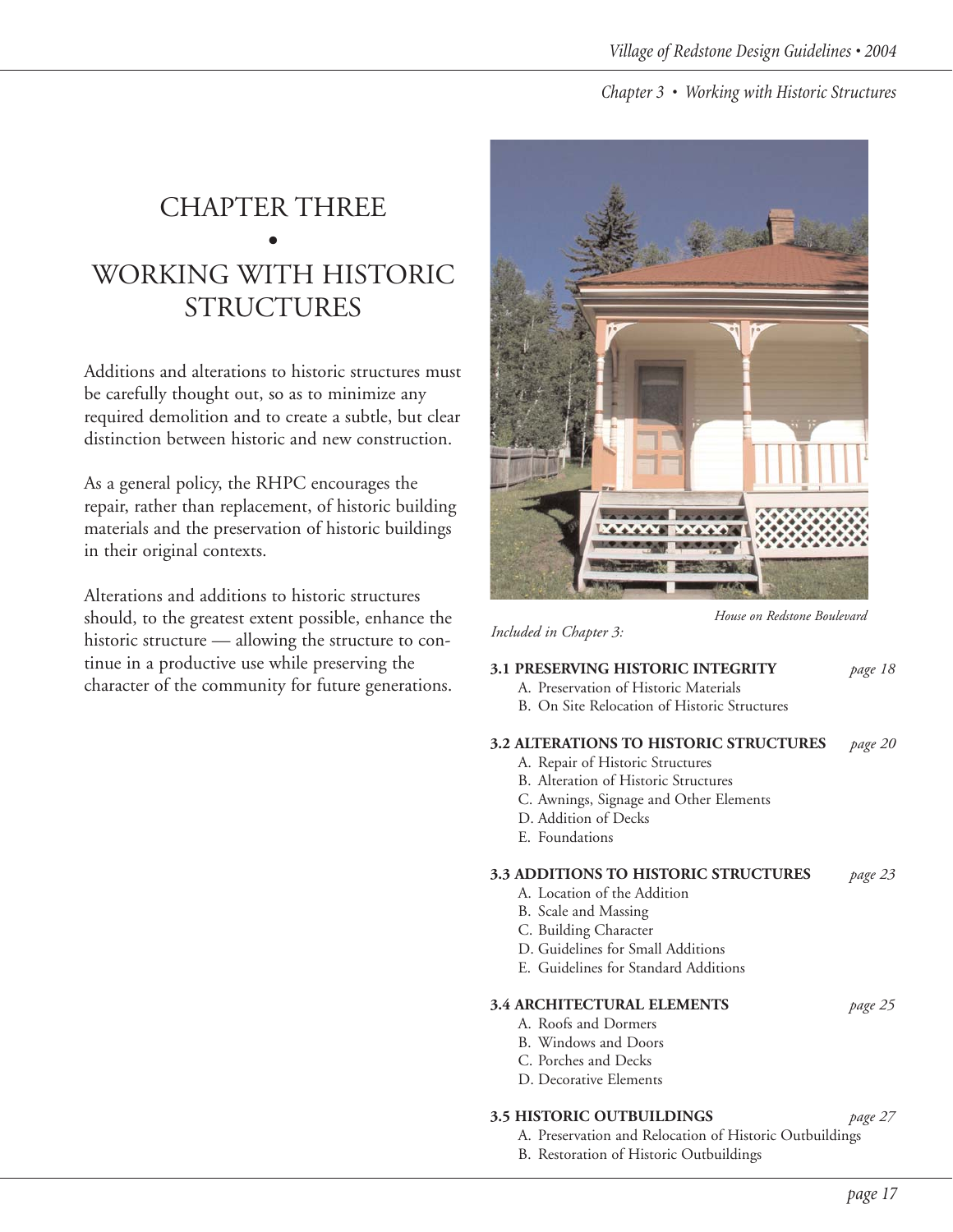# 3.1 PRESERVING HISTORIC INTEGRITY

# **Principles:**

- The planning and execution of a project involving a historic structure should limit the damage to the integrity of the structure. This includes repairs, maintenance, alterations, and additions.
- The demolition of original structure and materials should be minimized. Original materials should be preserved to the greatest extent possible.
- The original setting and location of the building should be preserved.



*detail of the Redstone Inn*

# **Background:**

One of the most important tenets in historic preservation is integrity. A building must retain its integrity in order to accurately convey the history that it represents. Integrity is based, in part, on the materials, construction methods, and the details of a historic building. As these elements are removed or replaced, integrity is diminished. It is the goal of the RHPC to ensure that any project involving a historic structure does not diminish the integrity of the building through the loss of original materials.

Setting and location are also important aspects of integrity and should be taken into consideration when planning a project with a historic structure. The relocation of a historic structure can alter the context of the building, as well as the original pattern of buildings on the street, thereby changing the historic character of the town.

This section refers to on-site relocation only. The RHPC will consider on-site relocation on a case by case basis using the following guidelines. Off-site relocation requests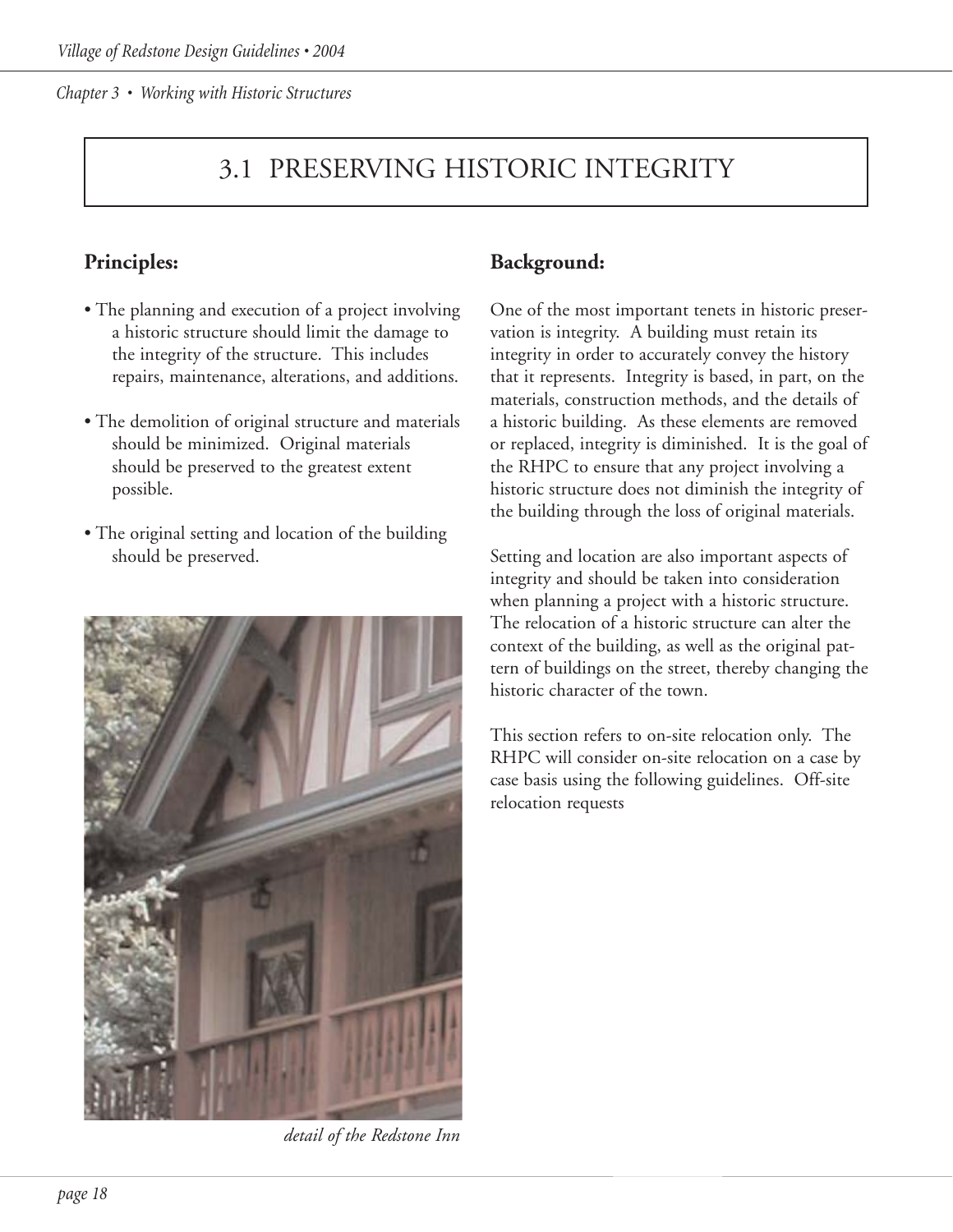# **Guidelines:**

#### **A. Preservation of Historic Materials**

- 1. Maintain the original materials to the greatest extent possible. If replacement is necessary, new materials should match original materials as closely as possible in order to preserve the historic integrity of the structure.
- 2. Create simple details to replace original details where they are missing and there is no information about the original appearance of that detail. Avoid creating an inaccuracy about the original appearance of the structure.
- 3. Design an addition to minimize the demolition of historic materials.

#### **B. On-Site Relocation of Historic Structures**

- 1. Relocation must be in the best interest of the historic structure and will only be considered in extreme circumstances.
- 2. Relocation may be considered to mitigate deterioration of the structure due to natural conditions.
- 3. Relocation may be considered to mitigate for the encroachment of contemporary construction on the historic structure where no other solution is available.
- 4. Relocation of historic outbuildings will be considered based on the criteria in section 3.5.



*detail from a Hill house*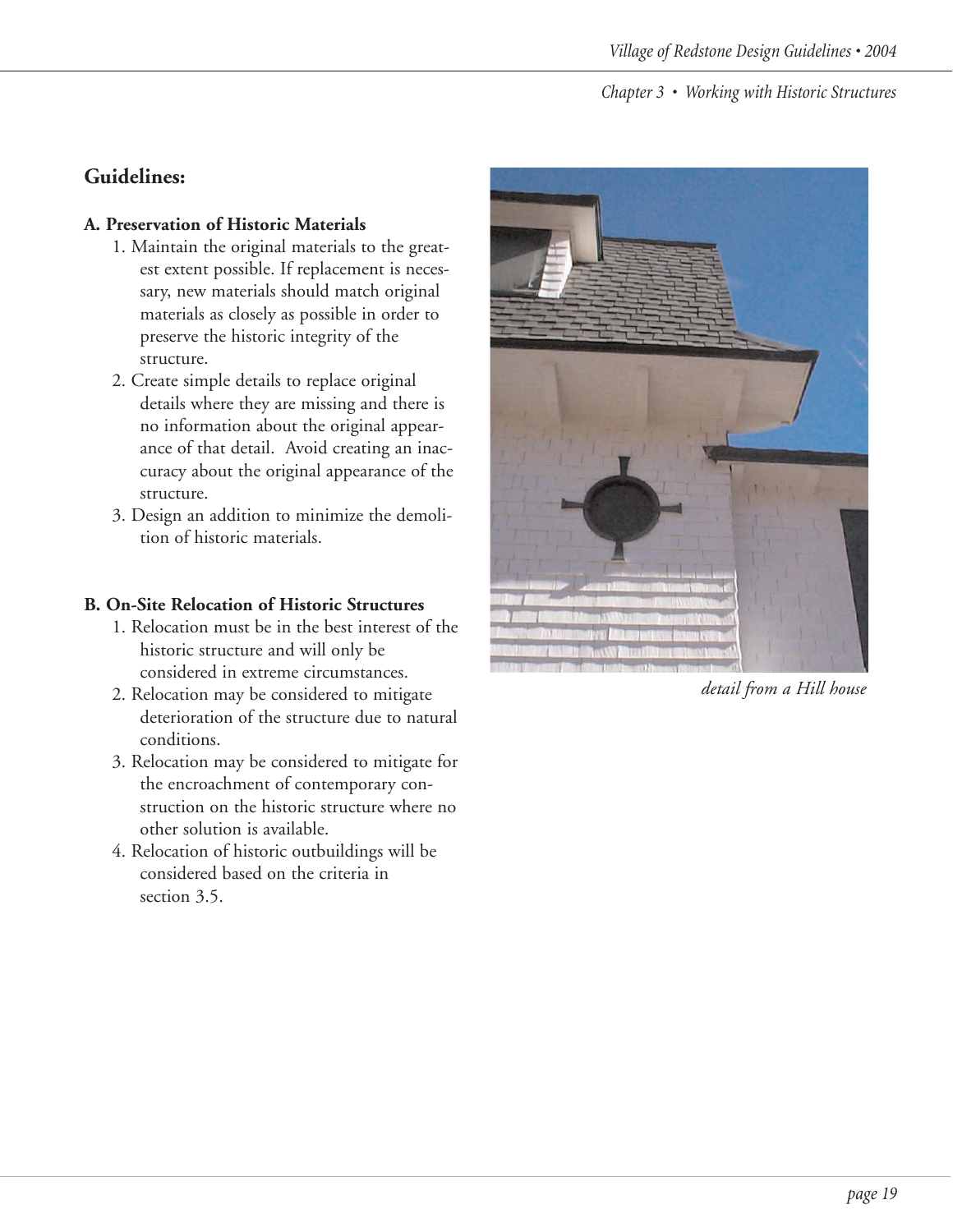# 3.2 ALTERATIONS TO HISTORIC STRUCTURES

# **Principles:**

- Alterations to historic buildings should minimize the damage to the historic building.
- Non-characteristic features should not be added to historic structures.
- The setting of the historic building relative to the public way should be preserved or improved by the alteration.

# **Background:**

Because it is critical to preserve the integrity of a historic structure (See 3.1), the term alteration refers both to proposed changes to the structure as well as to repairs that have the potential to erode the historic integrity of the building.



*the Ice House on the Boulevard note window alterations*

Under these guidelines, repair includes:

- *Exterior maintenance such as: re-roofing, repair or replacement of siding or windows, or repair of decorative elements;*
- *Replacement of windows or replacement of deteriorated material.*

Under these guidelines, alterations include:

- *Changes to exterior constructions such as decks, awnings or shutters;*
- *Reconstruction of missing historic features when no other construction is proposed.*
- Repair and Alteration proposals must be reviewed by Pitkin County staff and may be forwarded to the RHPC.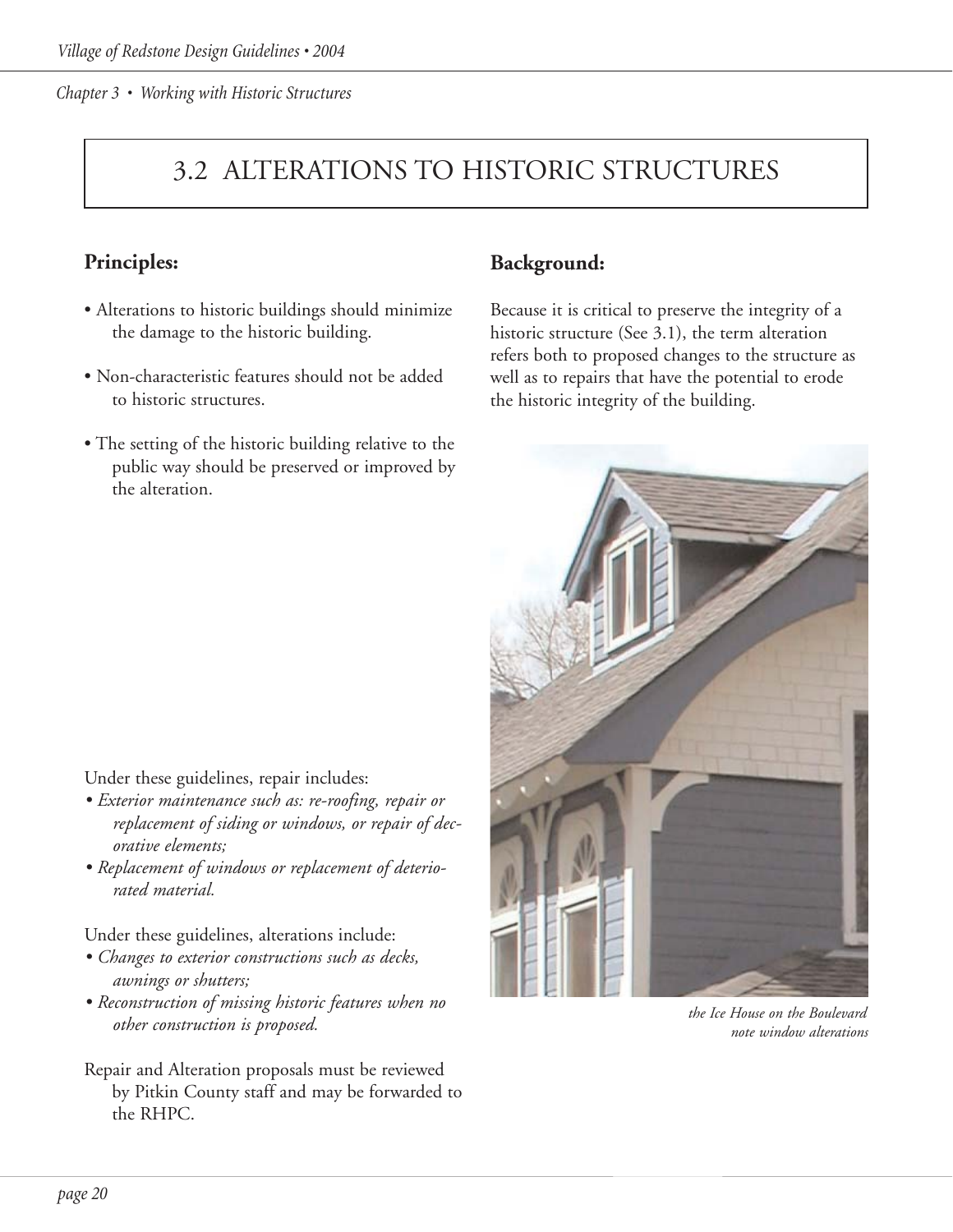# **Guidelines:**

#### **A. Repair of Historic Structures**

- 1. When replacing a roof, the new roof should be darker in color than the rest of the building. Dark asphalt shingles is the preferred material.
- 2. Metal roofs will only be approved in a rusted, dark brown, or dark gray color, with a nonreflective surface.
- 3. An existing roof that does not meet the coloration requirements described above may be replaced in kind if RHPC finds that the color has historical significance to the building.
- 4. Replacement of materials may be considered after physical review of the materials and agreement on the specific process for repair, including approval of replacement materials.
- 5. Restore original windows rather than replace them. Windows that are not original to the building may be replaced with units that comply with the guidelines in the Materials Chapter 5.
- 6. Original window openings on the principal facades should not be altered.

#### **B. Alterations to Historic Structures**

- 1. Preserve original building features.
- 2. Preserve original surface detailing and its visibility.
- 3. Repair original materials to the extent possible.
- 4. Front porches should not be enclosed with walls or screens.
- 5. Original window openings on the principal facades should not be altered.
- 6. Non historic decorative elements should not be added to historic buildings.



*one of the houses on the Boulevard*

- 7. Historic elements that have been lost may be restored under the following conditions:
- Photographic evidence should exist which describes the missing element to an extent that makes accurate reconstruction possible. That evidence should be used to create a plan for reconstruction that will be evaluated by the RHPC. The plan should include all details, materials and finishes proposed for the reconstruction.
- In the absence of photographic evidence, reconstruction may take place provided that the applicant makes a compelling case for the historic accuracy of the proposal.
- Reconstructions that are based solely on conjecture can not be considered.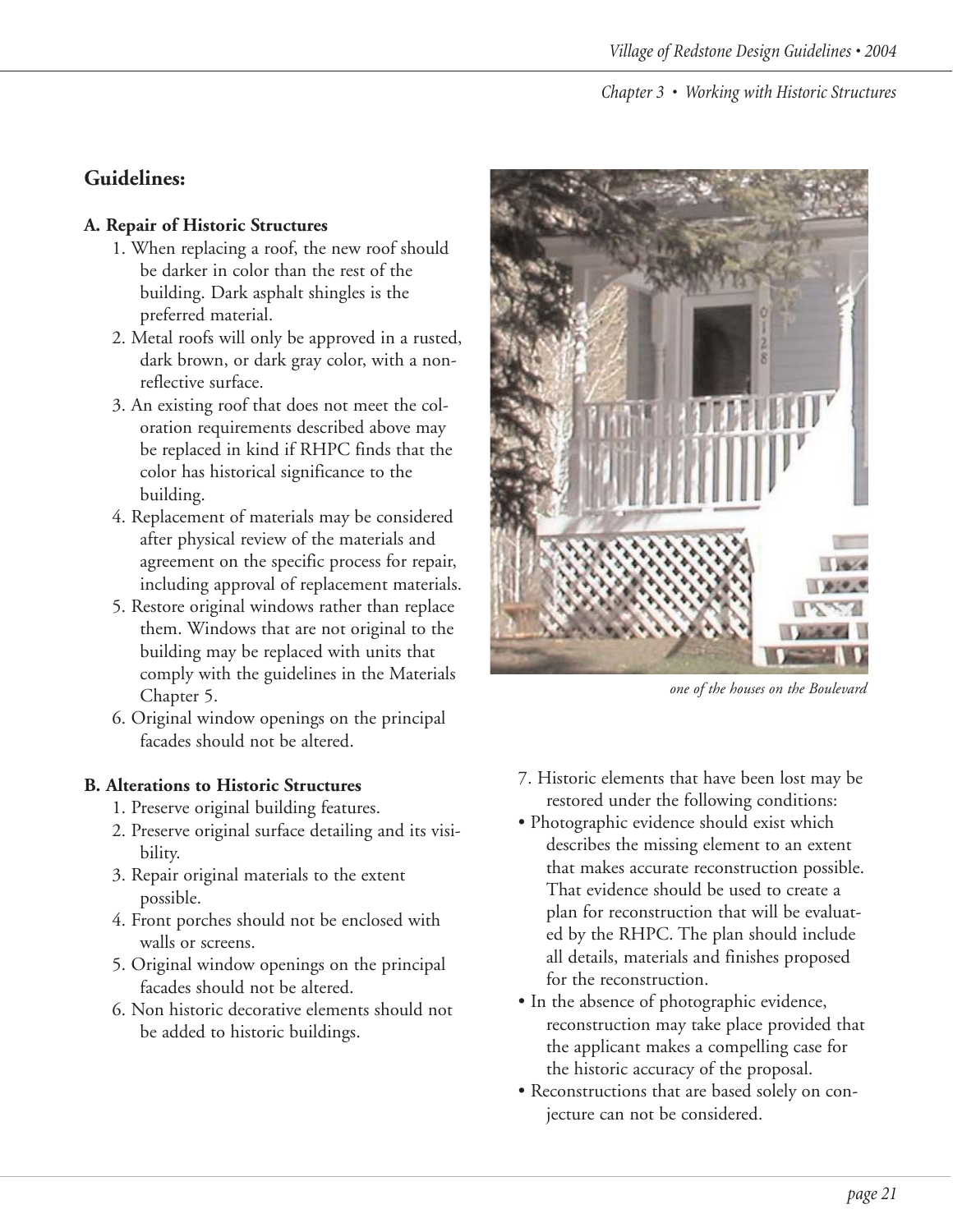## **C. Awnings, Signage and Other Elements Applied to the Building**

- 1. Elements applied to historic buildings should utilize minimal connections to the historic building and limit destruction of historic materials.
- 2. Awnings and signage should be designed so as to not conceal or damage historic features of the building.
- 3. Awnings on residential structures should be limited to the rear of the building.

## **D. Addition of Decks**

- 1. Decks should be located in the rear of the building so as to have the least negative impact on the overall character of the building.
- 2. Decks should be designed to be consistent with the character and scale of the building, utilizing similar railings, proportions, and materials.
- 3. Decks on the main level should be within 18 inches of grade.
- 4. Decks proposed to exceed 18" of grade will be considered on a case by case basis.
- 5. Decks that are located on upper stories shall be considered on a case by case basis and evaluated for their impacts on the historic structure. Considerations include the following: area of deck proposed, complexity of railing and stair details, visibility from the public way, and materials and finish. **E. Foundations**



*preparation for a new foundation*

- 1. New foundations may be added to a historic structure provided that the structure remain in its existing location and that the original relationship to grade is preserved.
- 2. Areas of Redstone that are in the flood plain require the new floor level of a building to be a minimum of 1' above the flood level. This is the maximum amount of increase in the height of the floor level that will be considered.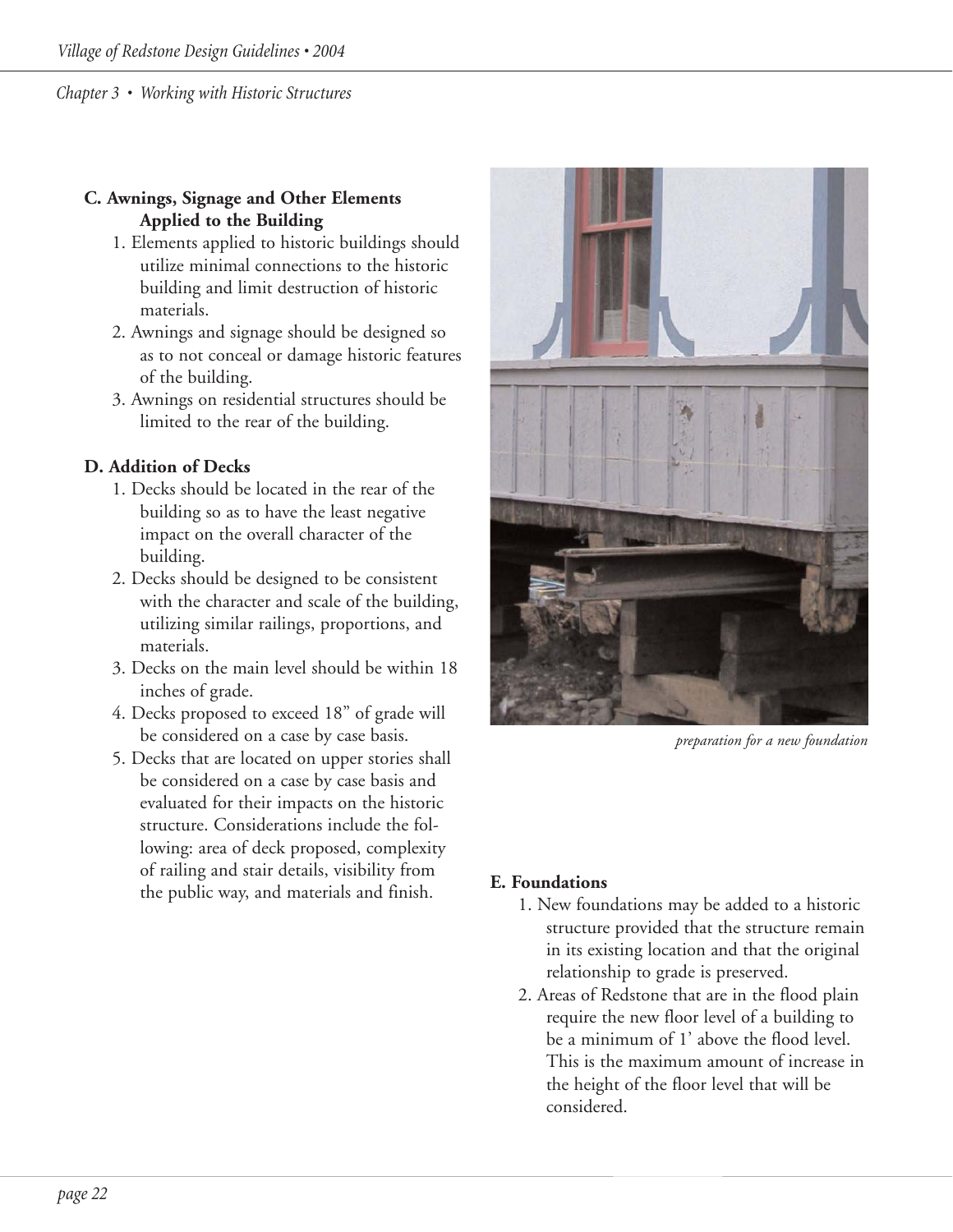# 3.3 ADDITIONS TO HISTORIC STRUCTURES

# **Principles:**

- Additions to historic buildings should be designed to minimize the damage to the historic building.
- Additions should be designed to be subservient and sensitive to the original building.
- A subtle distinction between old and new should be created and the new addition should not mimicking the original architecture.
- The setting of the historic building should be preserved relative to the public way.

# **Background:**

Additions should be designed to limit both the visual and physical impacts to a historic structure. Additions can alter the character of historic buildings through their location, scale, proportion, detail, and materials. Additions may also adversely impact the materials of the historic structure, diminishing the integrity of the building.

The various areas of Redstone have specific characteristics that are expressive of Osgood's original vision for his development. The hierarchy of building types that express his original social vision can be seen clearly throughout the village. This hierarchy should be respected and used in the design of both additions and new buildings.



*one of the Hill houses*

Additions are considered as two types:

*• Small Additions are defined by an increase in floor area of less than 30% of the total original structure. This could include dormers and the reconstruction of a previous small addition.*

*• Standard Additions will include all other increases in floor area.*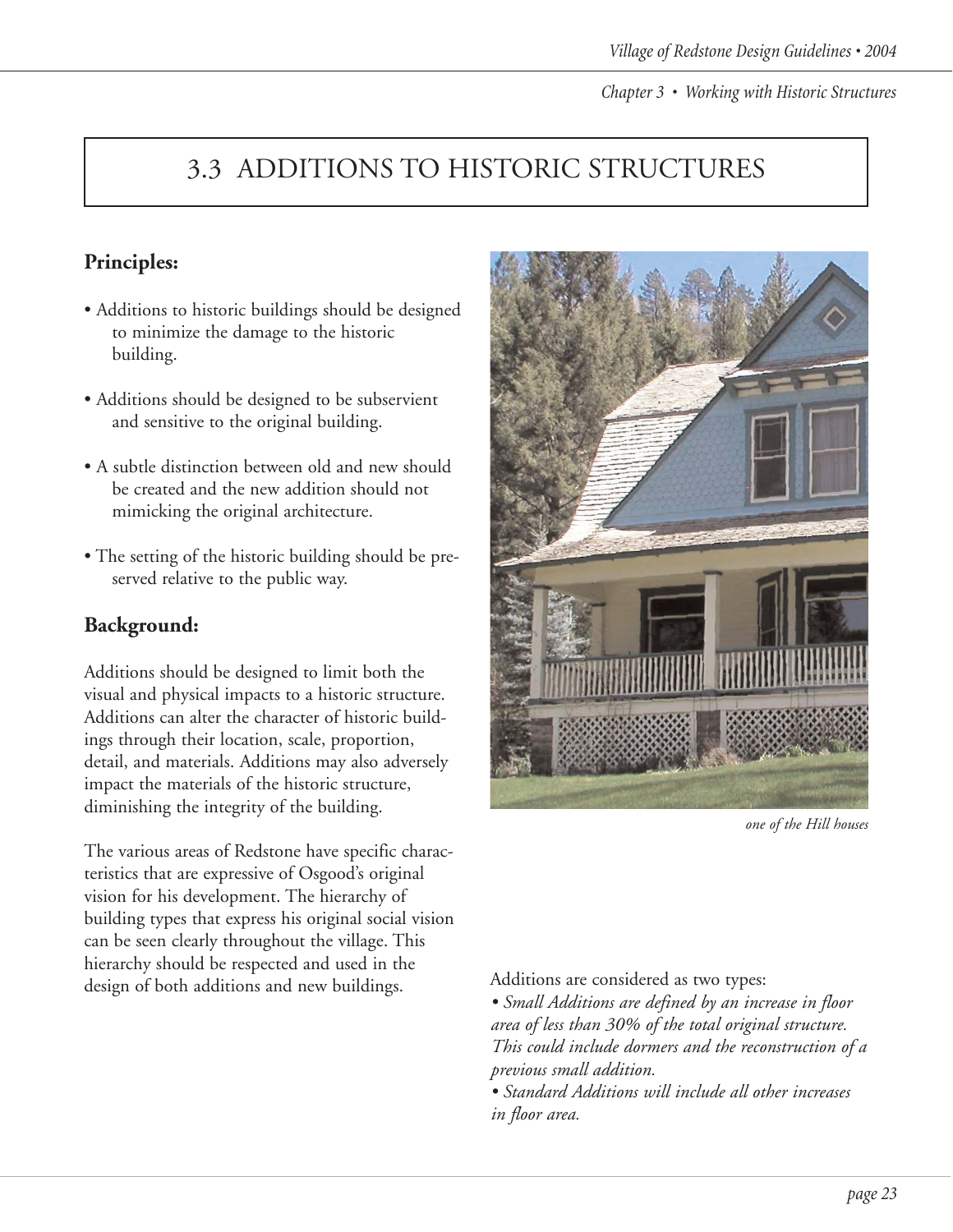# **Guidelines:**

#### **A. Location of the Addition**

- 1. Locate an addition to the rear of the historic structure.
- 2. Minimize the amount of damage to the historic structure, both in terms of materials and impacts on form and significant features.
- 3. Locate a new addition to replace a non-historic addition.

## **B. Scale and Massing**

- 1. Design an addition that does not dramatically alter the scale or form of the historic structure.
- 2. Design an addition to reflect the massing of the original historic structure.
- 3. Establish a clear distinction between the forms and planes of the historic building and new construction.



*standard addition massing*



*small addition massing*

# **C. Building Character**

- 1. Maintain or compliment the sense of symmetry or asymmetry as defined by the original structure.
- 2. Maintain or compliment the proportions of the historic structure in the design of the new addition.

# **Guidelines for Small Additions**

- 1. Provide a clear separation between the wall and roof surfaces of the historic structure and the new construction. (greater than one foot)
- 2. Dormers shall not be added to the historic roof plane. They may be added to areas of previous non-historic construction.

# **Guidelines for Standard Additions**

- 1. Provide a connecting link between the historic structure and the new addition that is a minimum of 10' in length.
- 2. Break down the volume of large additions into modules that are sympathetic to the size of the historic structure.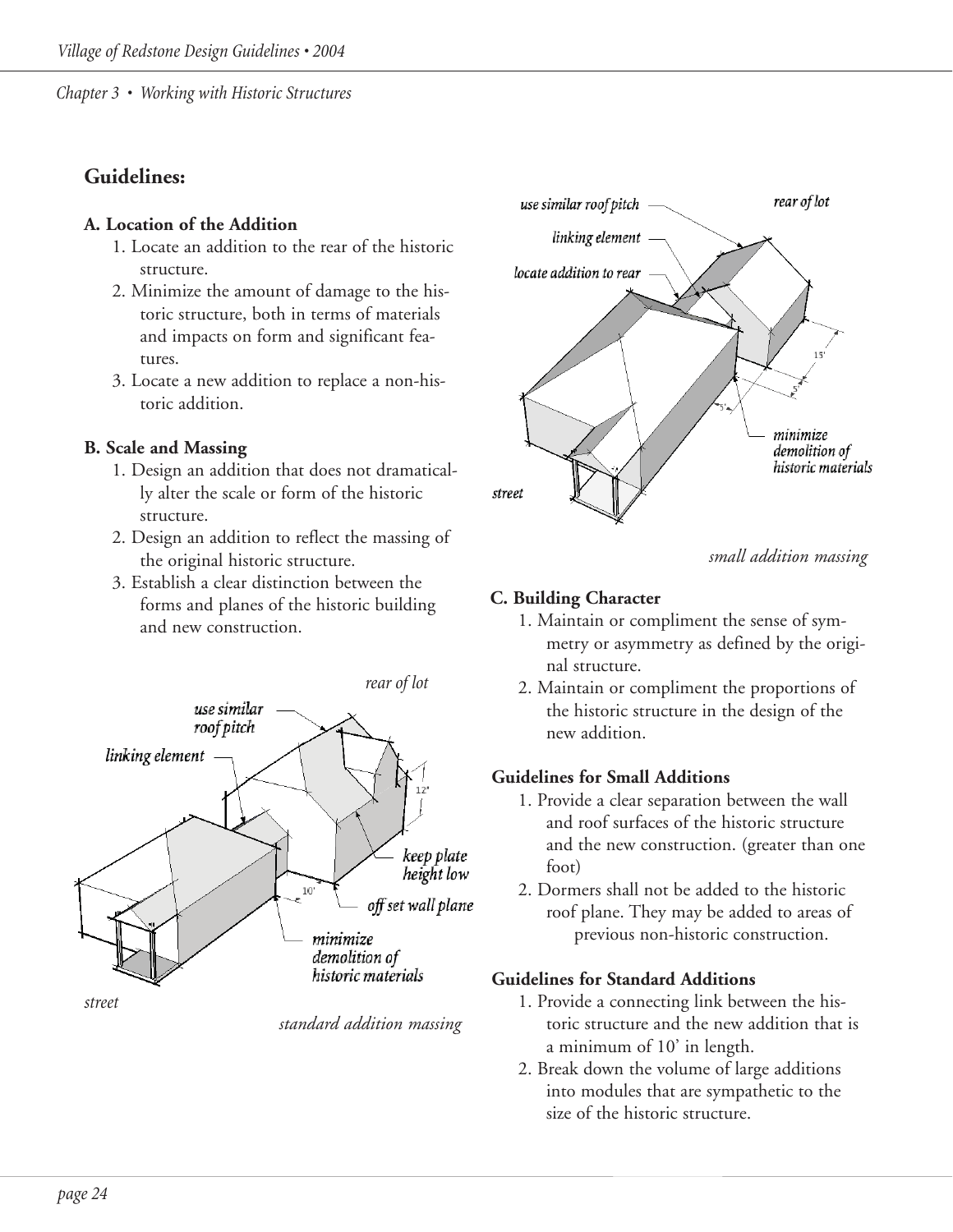# 3.4 ARCHITECTURAL ELEMENTS

# **Principles:**

- Architectural elements should be used to enhance the overall design of the addition this includes door and window types, door and window patterns, and details such as porches, dormers, and decorative elements.
- The patterns and level of detail of the historic structure should be respected.

# **Background:**

Architectural elements play an important role in defining the overall scale and massing of the structure as well as providing design characteristics. Building elements should not simply mimic existing historic elements, but be elements which are compatible but are of our time. Building elements should be consistent with the complexity and pattern of the historic structure and other historic styles should not be introduced to the project.

The various areas of Redstone have different levels of detail relative to Osgood's ideas of social hierarchy. These levels of detail should be respected when designing additions in the district.



*detail of the Redstone Inn*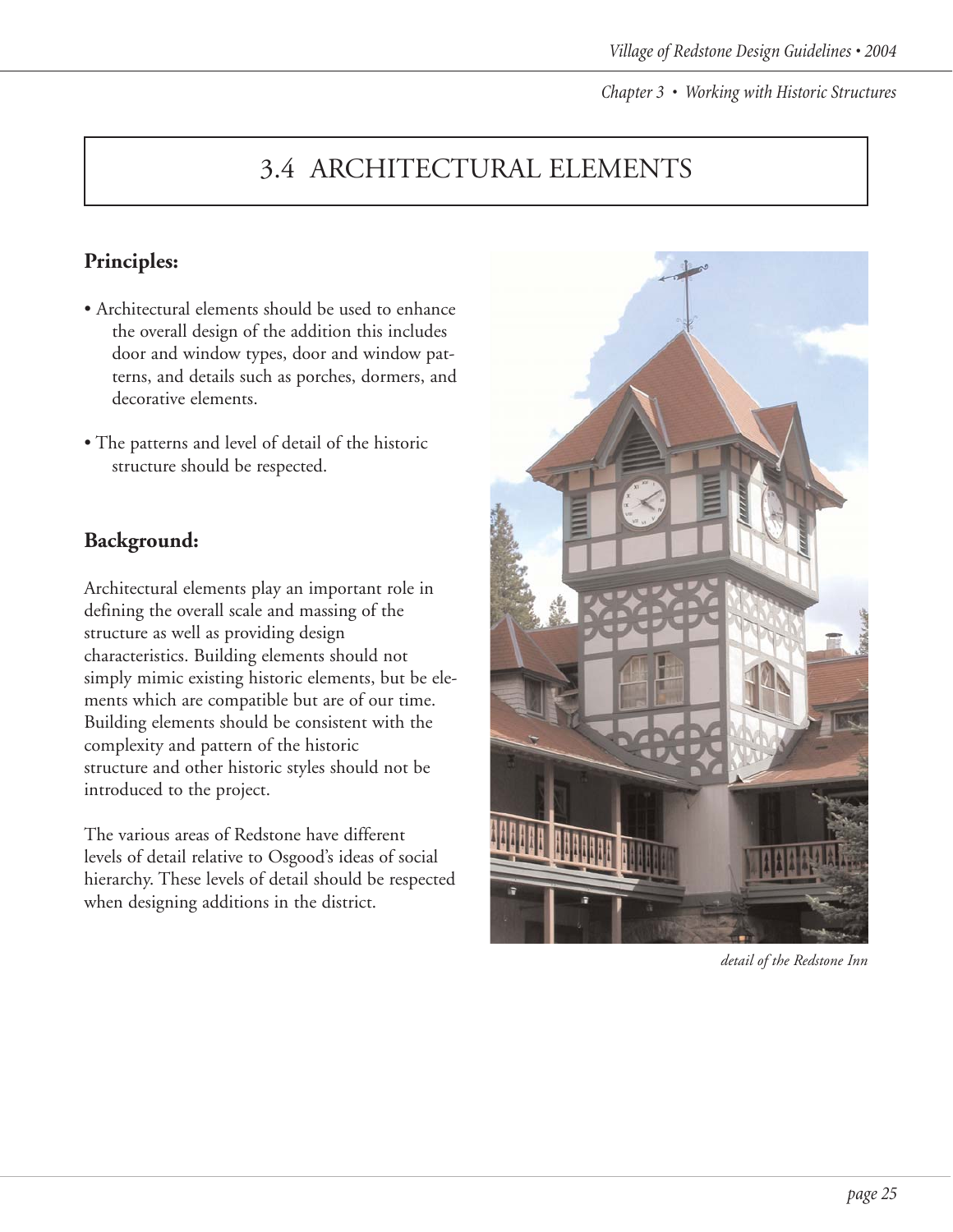# **Guidelines:**

# **A. Roof and Dormers**

- 1. Design roof forms that compliment the historic form, both in complexity and character.
- 2. Utilize roof pitches that are in a similar range to the historic structure and are appropriate to the new roof form.
- 3. Design dormers which utilize the guidelines for dormers in Section 6.1.
- 4. Locate skylights in the rear 2/3 of the structure.
- 5. Select skylights that are low profile and can be mounted as flush to the roof plane as possible.

## **B. Windows and Doors**

- 1. Avoid alterations to existing window and door patterns in the historic structure.
- 2. Place windows proportionately around the structure and maintain the established solid to-void patterns.
- 3. Utilize window types that are compatible with the historic structure.
- 4. Restore historic windows if they have been altered, enclosed or removed.

# **C. Porches and Decks**

- 1. Historic front porches should not be enclosed.
- 2. Restore the historic front porch if it has been previously altered, enclosed, or removed.
- 3. Locate decks to the rear of the structure, using guidelines on page 22.
- 4. Design decks to be consistent with the character and scale of the building, utilizing similar railings, proportions, and materials.



*detail of the Redstone Inn*

# **D. Decorative Elements**

- 1. Use decorative elements that are consistent with the level of detail that exists on the historic structure.
- 2. Use decorative elements which are consistent with the overall design of the addition
- 3. Avoid adding new decorative elements which are not original to the historic structure.